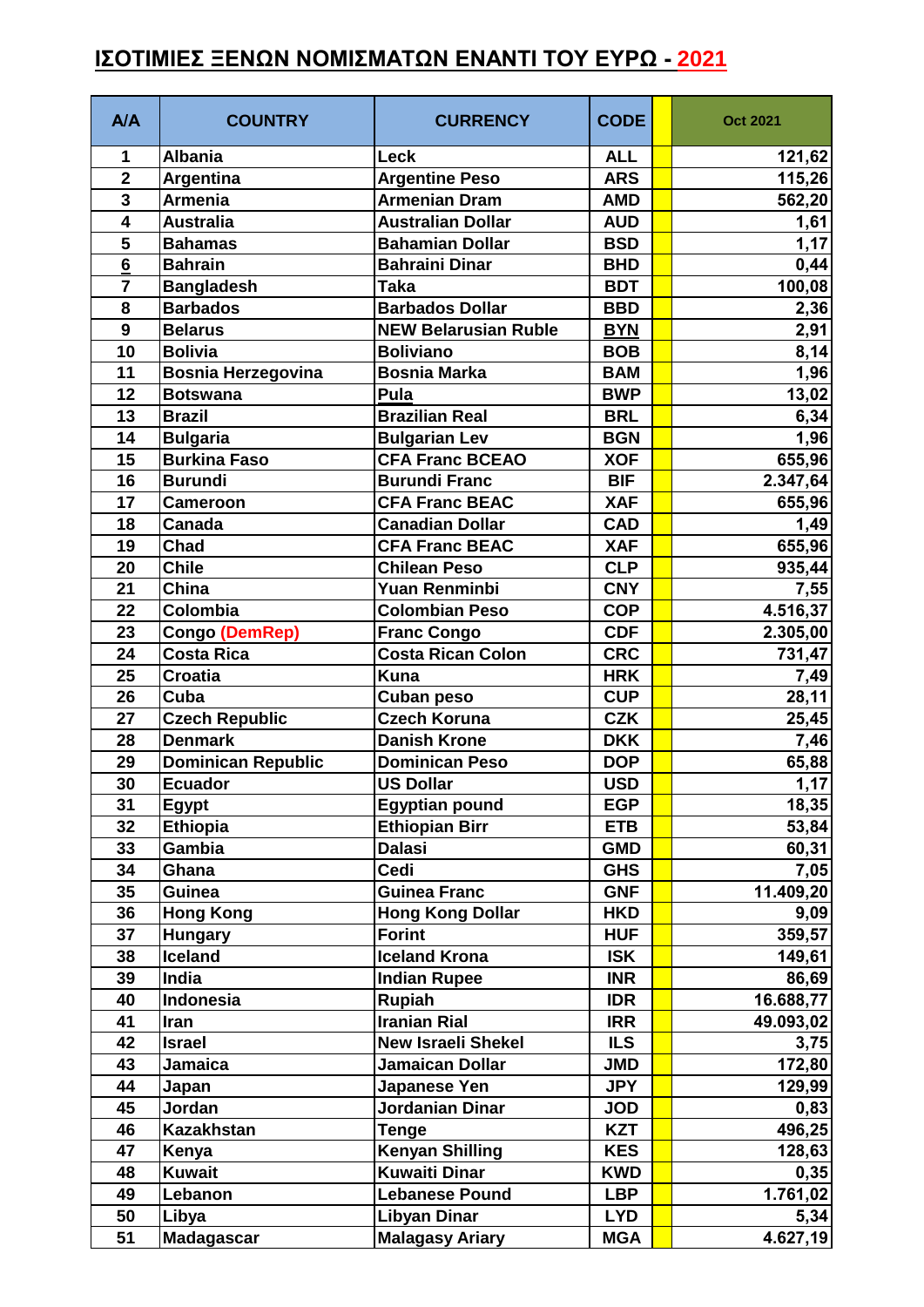| A/A | <b>COUNTRY</b>                | <b>CURRENCY</b>               | <b>CODE</b> | <b>Oct 2021</b>    |
|-----|-------------------------------|-------------------------------|-------------|--------------------|
| 52  | <b>Malawi</b>                 | <b>Kwacha</b>                 | <b>MWK</b>  | 960,57             |
| 53  | <b>Malaysia</b>               | <b>Malaysian Ringgit</b>      | <b>MYR</b>  | 4,89               |
| 54  | <b>Maldive Is.</b>            | Rufiyaa                       | <b>MVR</b>  | 18,01              |
| 55  | <b>Mauritania</b>             | Ouguiya                       | <b>MRU</b>  | 42,17              |
| 56  | <b>Mauritius</b>              | <b>Maur Rupee</b>             | <b>MUR</b>  | 49,84              |
| 57  | <b>Mexico</b>                 | <b>Mexican Peso</b>           | <b>MXN</b>  | 23,61              |
| 58  | <b>Moldova</b>                | <b>Moldovan Leu</b>           | <b>MDL</b>  | 20,84              |
| 59  | Mongolia                      | <b>Tugrik</b>                 | <b>MNT</b>  | 3.364,87           |
| 60  | <b>Morocco</b>                | <b>Moroccan Dirham</b>        | <b>MAD</b>  | 10,61              |
| 61  | <b>Mozambique</b>             | <b>Meticai</b>                | <b>MZN</b>  | 74,56              |
| 62  | <b>Namibia</b>                | <b>Namibian Dollar</b>        | <b>NAD</b>  | 17,50              |
| 63  | <b>Nepal</b>                  | <b>Nepalese Rupee</b>         | <b>NPR</b>  | 139,35             |
| 64  | <b>New Zealand</b>            | <b>New Zealand Dollar</b>     | <b>NZD</b>  | 1,69               |
| 65  | Nicaragua                     | Cordoba Oro                   | <b>NIO</b>  | 41,06              |
| 66  | <b>Niger Rep</b>              | <b>CFA Franc BCEAO</b>        | <b>XOF</b>  | 655,96             |
| 67  | Nigeria                       | <b>Naira</b>                  | <b>NGN</b>  | 485,38             |
| 68  | <b>Norway</b>                 | <b>Norwegian Krone</b>        | <b>NOK</b>  | $\overline{10,13}$ |
| 69  | Oman                          | <b>Rial Omani</b>             | <b>OMR</b>  | 0,45               |
| 70  | <b>Pakistan</b>               | <b>Pakistan Rupee</b>         | <b>PKR</b>  | 198,07             |
| 71  | Panama                        | <b>Balboa</b>                 | <b>PAB</b>  | 1,17               |
| 72  | Peru                          | <b>Nuevo Sol</b>              | <b>PEN</b>  | 4,80               |
| 73  | <b>Philippines</b>            | <b>Philippine Peso</b>        | <b>PHP</b>  | 59,67              |
| 74  | <b>Poland</b>                 | <b>Zloty</b>                  | <b>PLN</b>  | 4,60               |
| 75  | Qatar                         | <b>Qatari Riyal</b>           | QAR         | 4,29               |
| 76  | Romania                       | <b>New Leu</b>                | <b>RON</b>  | 4,93               |
| 77  | <b>Russia</b>                 | <b>Russian Ruble</b>          | <b>RUB</b>  | 85,22              |
| 78  | Rwanda                        | <b>Rwanda Franc</b>           | <b>RWF</b>  | 1.162, 12          |
| 79  | Saudi Arabia                  | <b>Saudi Riyal</b>            | <b>SAR</b>  | 4,38               |
| 80  | Senegal                       | <b>CFA Franc BCEAO</b>        | <b>XOF</b>  | 655,96             |
| 81  | <b>Serbia</b>                 | <b>Dinar</b>                  | <b>RSD</b>  | 117,93             |
| 82  | <b>Seychelles</b>             | <b>Seychelles Rupee</b>       | <b>SCR</b>  | 15,18              |
| 83  | <b>Sierra Leone</b>           | Leone                         | <b>SLL</b>  | 12.329,75          |
| 84  | <b>Singapore</b>              | <b>Singapore Dollar</b>       | <b>SGD</b>  | 1,59               |
| 85  | <b>South Africa</b>           | Rand                          | <b>ZAR</b>  | 17,50              |
| 86  | South Korea                   | Won                           | <b>KRW</b>  | 1.386,88           |
| 87  | Sri Lanka                     | <b>Sri Lanka Rupee</b>        | <b>LKR</b>  | 235,00             |
| 88  | <b>Sudan Rep</b>              | <b>Sudanise Pound</b>         | <b>SDG</b>  | 513,37             |
| 89  | <b>Swaziland</b>              | Lilangeni                     | <b>SZL</b>  | 17,50              |
| 90  | <b>Sweden</b>                 | <b>Swedish Krona</b>          | <b>SEK</b>  | 10, 15             |
| 91  | <b>Switzerland</b>            | <b>Swiss Franc</b>            | <b>CHF</b>  | 1,08               |
| 92  | <b>Syria Arab Republic</b>    | <b>Syrian Pound</b>           | <b>SYP</b>  | 1.469,40           |
| 93  | <b>Special Drawing Rights</b> | <b>Special Drawing Rights</b> | <b>XDR</b>  | 0,83               |
| 94  | <b>Taiwan</b>                 | <b>Taiwan Dollar</b>          | <b>TWD</b>  | 32,46              |
| 95  | <b>Tanzania</b>               | <b>Tanzanian Shilling</b>     | <b>TZS</b>  | 2.702,47           |
| 96  | <b>Thailand</b>               | <b>Baht</b>                   | THB         | 39,55              |
| 97  | <b>Tunisia</b>                | <b>Tunisian Dinar</b>         | <b>TND</b>  | 3,27               |
| 98  | Uganda                        | <b>Uganda Shilling</b>        | <b>UGX</b>  | 4.119,44           |
| 99  | <b>Ukraine</b>                | <b>Hryvnia</b>                | <b>UAH</b>  | 31,01              |
| 100 | <b>United Arab Emirates</b>   | <b>U.A.E. Dirham</b>          | <b>AED</b>  | 4,33               |
| 101 | <b>United Kingdom</b>         | <b>Pound Sterling</b>         | <b>GBP</b>  | 0,86               |
| 102 | <b>United States</b>          | <b>US Dollar</b>              | <b>USD</b>  | 1,17               |
| 103 | <b>Uruguay</b>                | Peso Uruguayo                 | <b>UYU</b>  | 50,32              |
| 104 | <b>Uzbekistan</b>             | <b>Uzbekistan Sum</b>         | <b>UZS</b>  | 12.473,26          |